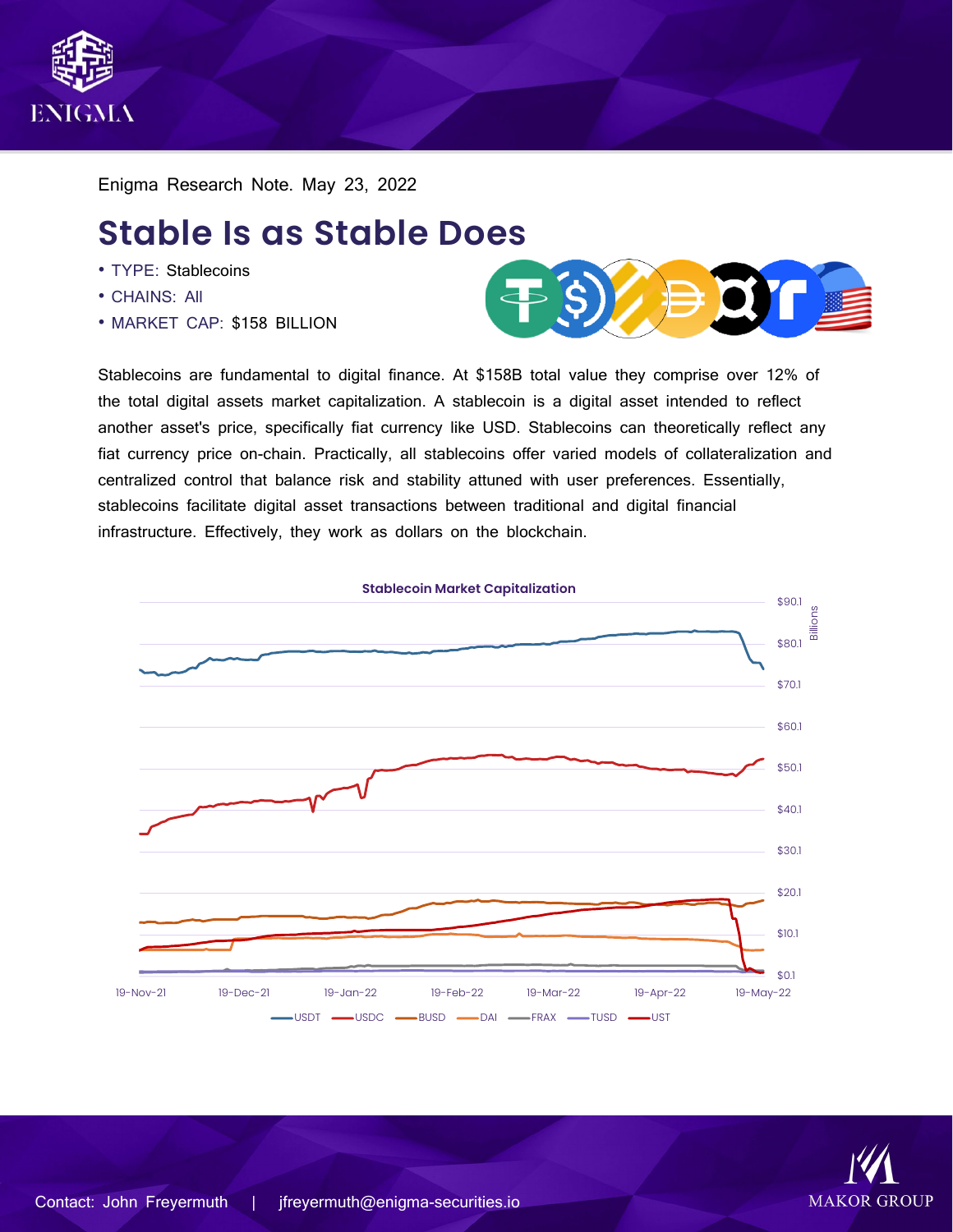

## Enter the Stablecoin Matrix

Exogenous or endogenous pricing models maintain fiat prices on-chain. Most stablecoins use exogenous pricing to match the external fiat price. Some endogenous models attempt to create a self-managed or automated system to maintain internal price equilibrium. Historically, exogenous models maintained their USD peg much more successfully than endogenous models.

Stablecoin governance exists on a spectrum from centralized to decentralized. Assets like Circle's USDC and Tether's USDT are centralized or maintained by corporate entities subject to shareholders, applicable laws, and regulations. On the other end, protocols like MakerDAO's DAI are decentralized and permissionless for users to issue and redeem stablecoins against digital asset collateral. All other stablecoin projects exist within this spectrum, potentially at many points over time.



#### **Endogenous Pricing**

(All stablecoins listed in the top-right quadrant exclusively use exogenous collateral and are assumed to be equally centralized to USDC and USDT.)

## *Centralization*

Both Circle's USD Coin (USDC) and the Tether Token (USDT) are blockchain assets meant to maintain a 1 token to \$1 exchange rate. The tokens operate on several blockchain networks and in multiple digital asset exchanges. Users must open an account with the Circle or Tether company to issue either USDC or USDT. Account holders are subject to the user agreement, due diligence, and anti-money laundering and counter-terrorism financing (AML-CTF) required in the users' jurisdiction. Once approved, account holders deposit USD collateral to receive USDC and USDT at an exchange rate of 1 token per \$1 of collateral value.

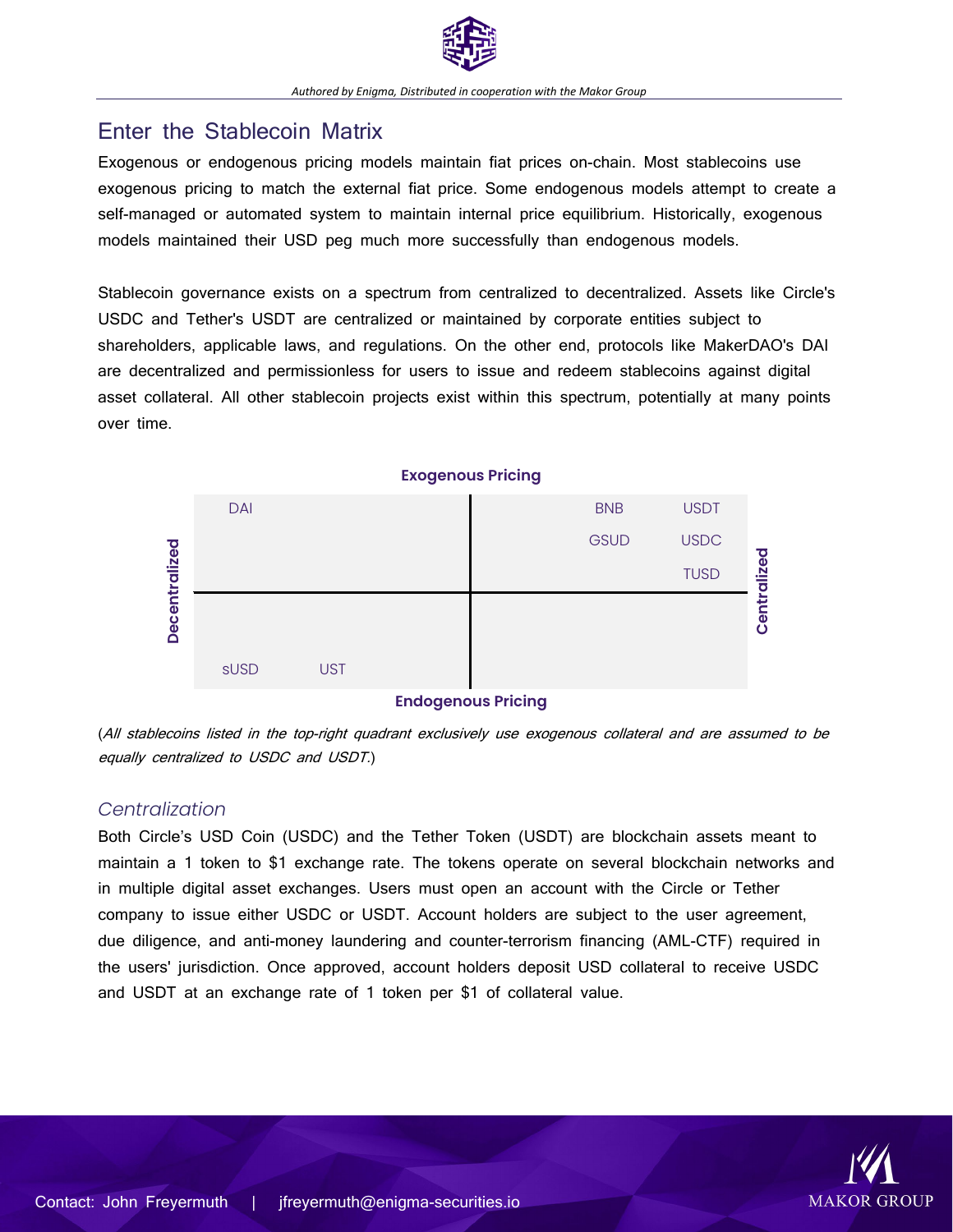

#### *Authored by Enigma, Distributed in cooperation with the Makor Group*

The companies control all accounts and tokens, segregated from corporate funds. Circle's user terms describe USDC as a "form of stored value or prepaid access," to Circle's money

transmission network. All USDC users and account holders may have to comply with a relevant jurisdiction's laws. To enforce these laws, Circle may freeze Accounts for the user to become compliant.

Both Circle and Tether reserves face intense market and regulatory scrutiny around the solvency and transparency of their reserves. Quarterly, both companies release attestations that their reserve assets match or exceed issued tokens. Accounting firms attest that the value is fairly stated to assure investors and token holders that each token remains backed by \$1 of collateral.

Other centralized stablecoins include Binance's BUSD, TrustToken's TUSD, and Gemini's GUSD. Each of these are controlled similarly to Circle and Tether, with reserves stored on or off-chain. In all cases, centralized stablecoins require an entity to maintain the stablecoin as a liability and custody reserve assets.

| Reserve Account Report, Circle Internet Financial, LLC |       |                  |
|--------------------------------------------------------|-------|------------------|
| Circle Internet Financial, LLC                         | Dated | 4/29/22          |
| Reported by Grant Thornton LLP                         |       |                  |
| Total USD Coin (USDC) in circulation:                  |       | \$51,388,555,903 |
| Total fair value of US Dollar denominated              |       |                  |
| assets held on behalf of USDC holders is at            |       |                  |
| least equal to:                                        |       | \$51,388,555,903 |
|                                                        |       |                  |
| <b>Consolidated Reserves Report</b>                    |       |                  |
| Tether Holdings Limited                                | Dated | 5/18/22          |
| Reported by MHA Cayman                                 |       |                  |
| Consolidated total assets:                             |       |                  |
| Cash & Cash Equivalents & Other Short-Term Deposits    |       |                  |
| & Commercial Paper                                     |       |                  |
| Commercial Paper & Certificates of Deposit             |       | \$20,096,579,998 |
| Cash & Bank Deposits                                   |       | \$4,100,485,805  |
| Reserve Repurchase Agreements                          |       | \$105,331,269    |
| Money Market Funds                                     |       | \$6,798,150,552  |
| <b>U.S. Treasury Bills</b>                             |       | \$39,199,221,428 |
| Non-U.S. Treasury Bills                                |       | \$286,155,289    |
| Subtotal                                               |       | \$70,585,924,341 |
| Secured Loans (non to affiliated entities)             |       | \$3,149,732,368  |
| Corporate Bonds, Funds & Precious Metals               |       | \$3,729,529,946  |
| Other Investments (including digital tokens)           |       | \$4,959,634,446  |
| Total                                                  |       | \$82,424,821,101 |
| Conolidated total liabilities:                         |       |                  |
| Digital tokens issued                                  |       | \$82,188,190,813 |
| Other liabilities                                      |       | \$74,239,266     |
| Total                                                  |       | \$82,262,430,079 |

Stablecoin protocols, like MakerDAO, exist exclusively on blockchains with decentralized control. Governance participants stake the MKR token to gain voting power proportionate to their share of total staked MKR. These participants decide the protocol's operational and risk parameters to control DAI supply and maintain system health. Users mint and borrow the DAI token by staking ETH and USDC collateral into smart contracts called collateralized debt positions, or CDPs. Users unlock CDP assets with full DAI repayment. Each CDP must maintain an overcollateralized ratio to minted DAI or face liquidation. Since launching DAI in 2017, the MakerDAO community iteratively added stabilization mechanism to reinforce liquidation's role in keeping DAI at \$1 throughout the market cycle.

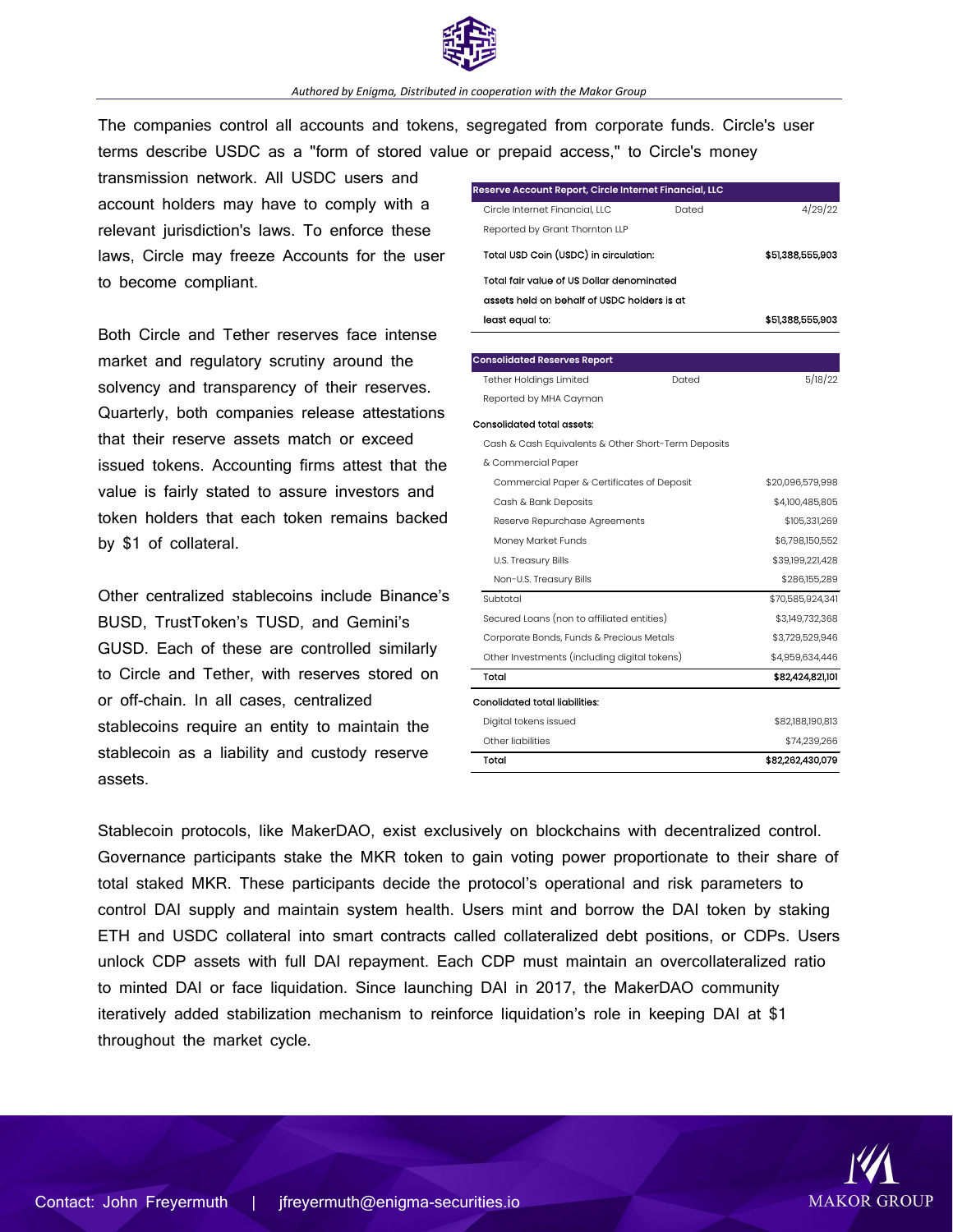

Other decentralized stablecoins include Synthetics sUSD, the Frax FRAX, and Terra's recently failed UST algorithmic stablecoin. While each of these are decentralized like MakerDAO, each uses different governance and coordination models to control their respective protocols. In most cases, the governance token aligns user incentives to make decisions regarding the stablecoin's risk and stabilization parameters.

## *Collateralization*

Collateralized stablecoins are backed by assets held in reserve that can be redeemed for the token on demand. Collateral is diverse across this spectrum but predominately includes fiat currency, cash-equivalent securities, and digital assets. Fully or over-collateralized stablecoins are intended to match each circulating token with an equivalent value of liquid reserve assets. All stablecoins attempt to maintain USD price with either exogenous or endogenous pricing models.

Exogenous models issue USD stablecoins against a fixed unit of either digital or fiat-based collateral. This allows users to deposit or exchange \$1 of collateral assets for 1 stablecoin, so a stablecoin is always worth \$1, regardless of the market price and oracle data. Most stablecoins systems use exogenous pricing models to maintain the fiat price peg regardless of the reference source. While an oracle protocol can input traditional financial data to the blockchain as a reference-of-record, oracles represent singular points of failure when they fail or are manipulated. So, stablecoin protocols use issuance and redemption models to maintain the 1:1 USD exchange rate.

Endogenous models attempt to remove all external reliance from the stablecoin protocol to achieve an internal price equilibrium. These algorithmic stablecoins mint and issue USD-based assets against an algorithmically defined exchange rate to the protocol's share asset. To maintain the equilibrium, the protocol controls both the share asset and stablecoin supply across all levels of demand. Most endogenous models, like Terra's UST, replace collateralization with a dynamic mint & burn supply algorithm.

In UST's model, the protocol issues an asset in an amount equal to the peg price. This way, arbitrageurs sell the stablecoin for the newly minted assets at a discount to the market, which maintains the stablecoin price at the desired peg. Conversely, when the stablecoin is above peg, arbitrageurs sell it for the protocol asset to the secondary market. The protocol asset can then be redeemed with the smart contract for the market value of the stablecoin to earn a profit.

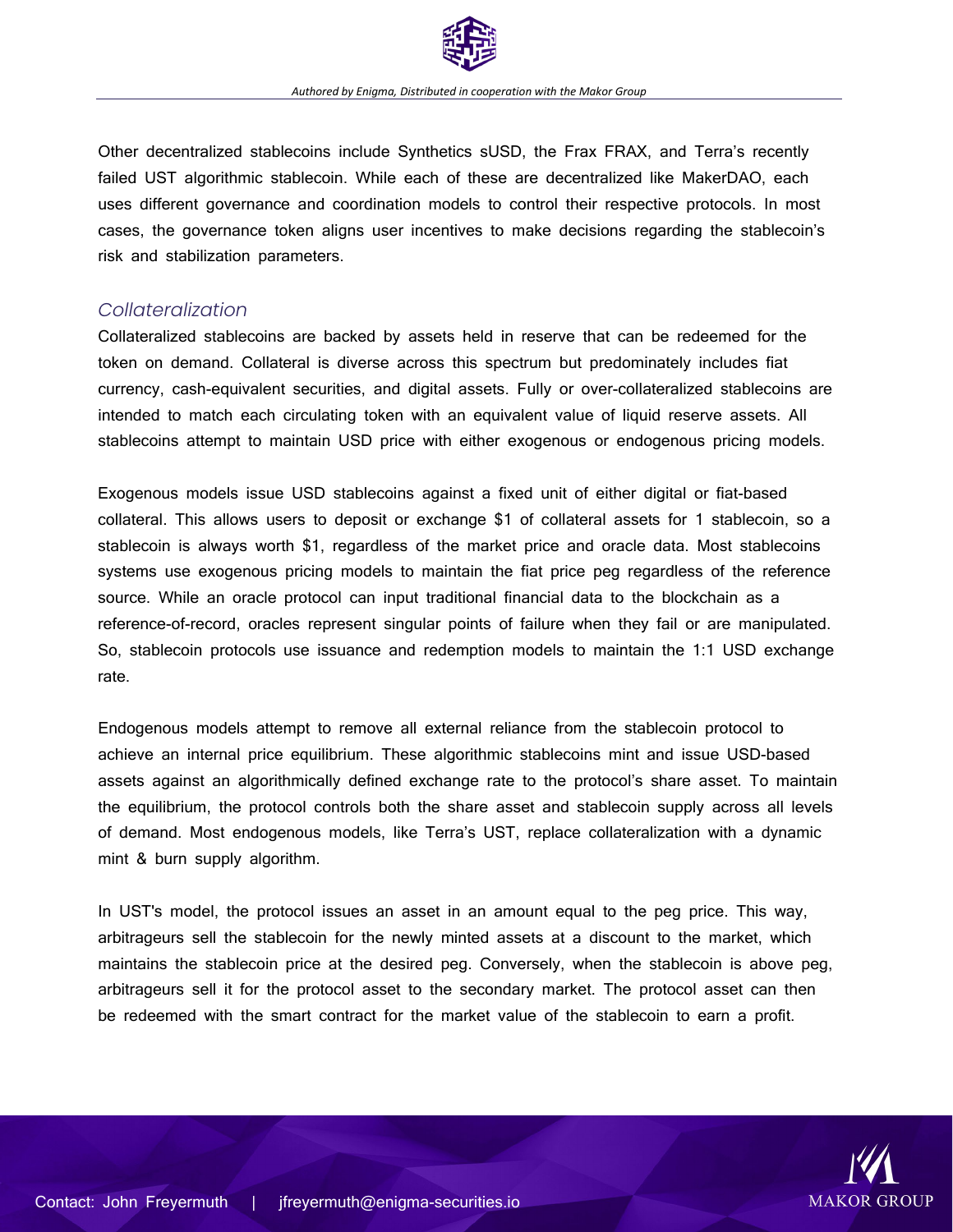

# Economics & Stability

Recent studies show centralized stablecoins with exogenous pricing models maintain their USD price better than other types. Jarno and Holodziejczk 2021 found that "tokenized funds," or centralized exogenous coins, like USDC and USDT, maintained the lowest peg price volatility out of 20 stablecoins. The tokenized funds were one of three types studied alongside "collateralized (on-chain)," like DAI, and "algorithmic" stablecoins, like Terra. Additionally, no other types of "stabilization mechanisms work smoothly enough to match the automatic adjustment of tokenized funds." They noted that 1:1 reserves backing stablecoins were the strongest mechanism to maintain the price pegs.

Similarly, Kozhan and Viswanath-Natraj 2021 concluded that MakerDAO's decentralized exogenous model maintained DAI's price stability after USDC was added to ETH as a collateral type. DAI price was most unstable during prolonged periods of ETH returns and high volatility. However, DAI price stabilized significantly after MakerDAO introduced USDC collateral and the peg stability mechanism in 2020. With the PSM, MakerDAO swaps USDC reserves for DAI at a 1:1 rate. The study noted that the USDC:DAI mechanism opened an arbitrage opportunity that compressed the DAI price range by 92%. The authors concluded that the DAI model demonstrated that "stablecoins need to be backed by stable, risk-free reserves," to minimize their peg deviations.

# **Conclusion**

Stablecoins represent a key innovation uniquely enabled by blockchains but familiar to finance. As digital assets, stablecoins facilitate fiat-denominated commerce in an open-source environment without third-party control or intervention. However, a reliable fiat price peg requires totally centralized collateral and open market redemptions like central bank or financial institutions perform. What looks like a contradiction reveals a stratification familiar to traditional credit market participants.

Because stablecoins exist in a wide range of centralization and collateral types, they serve needs based on their use case, with matching risk and stability. Blockchain users aiming for lowest risk and highest stability must accept that centralized entities ultimately control their stablecoins. Users that seek self-custody and open composability must stomach price volatility. Recent literature shows DAI's volatility improved nearly in line with centralized stablecoins. While no universal stablecoin exists, most users can find a stablecoin solution to their unique problem.